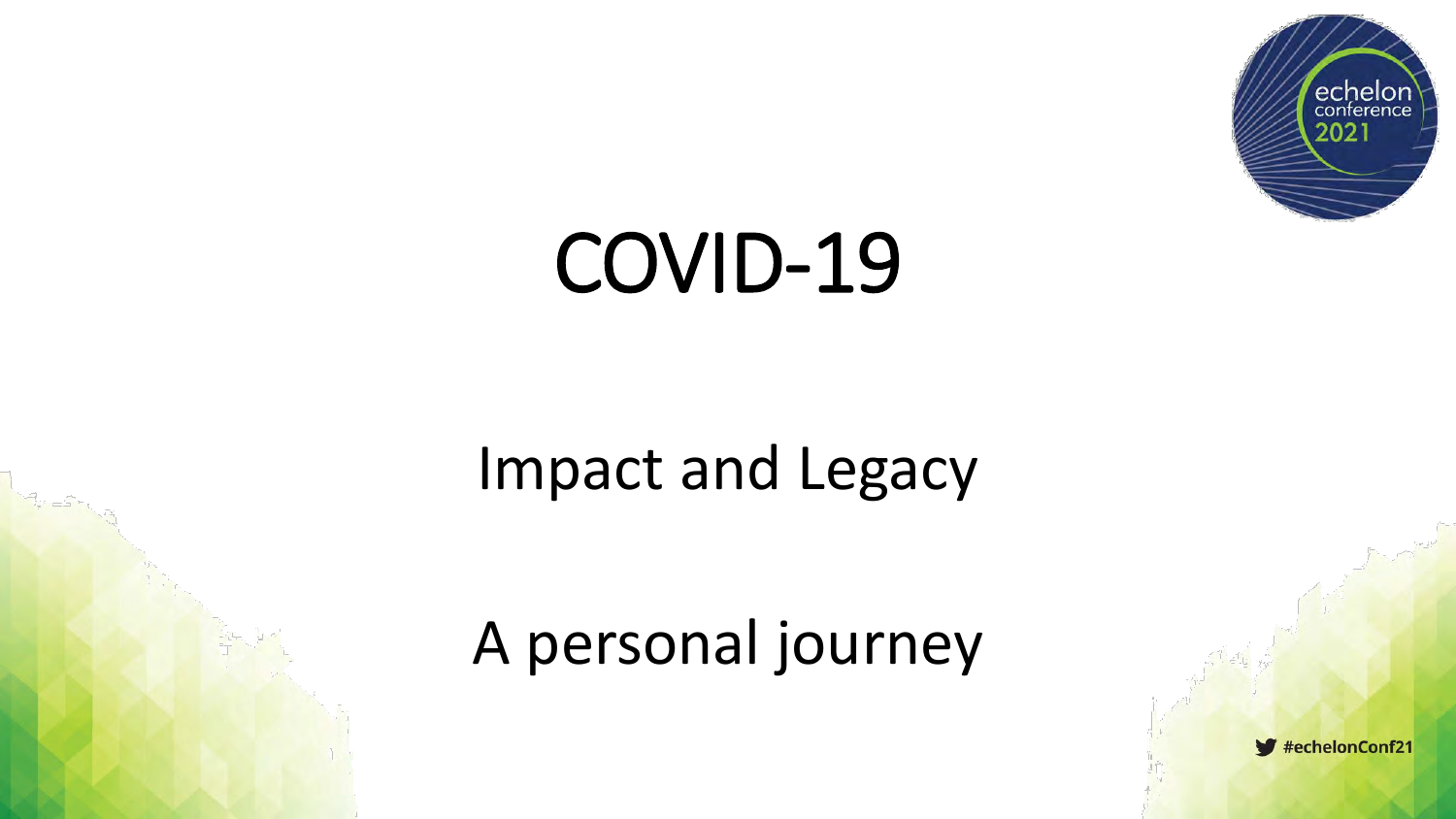



 $\blacktriangleright$  #echelonConf21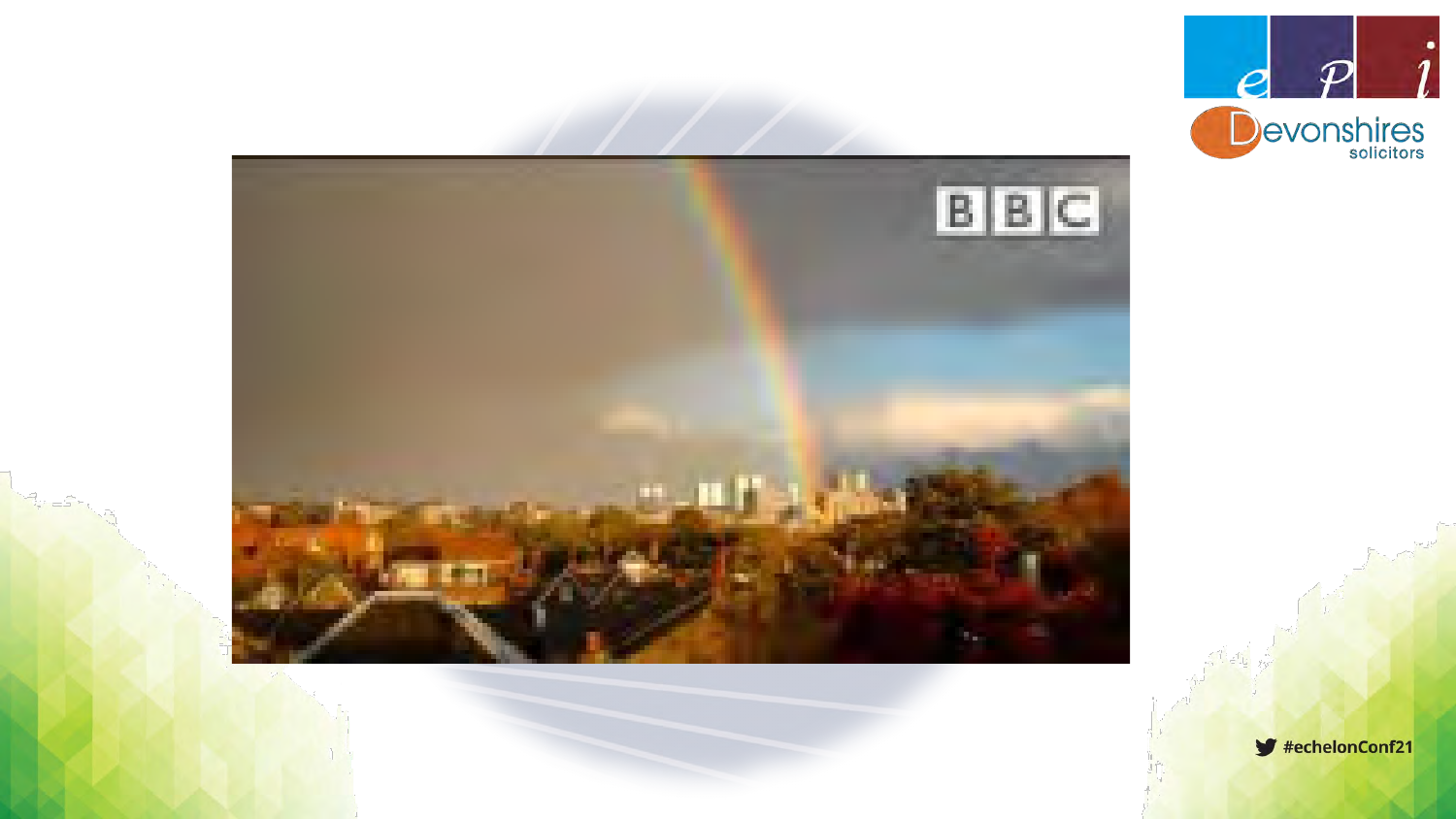#### COVID Group

- COVID Group formed March 2020
- Response to growing concerns about COVID
- Open to all Clients, Contractors & Supply Chain
- First meeting attended by over 100 people



се



#echelonConf21

evonshires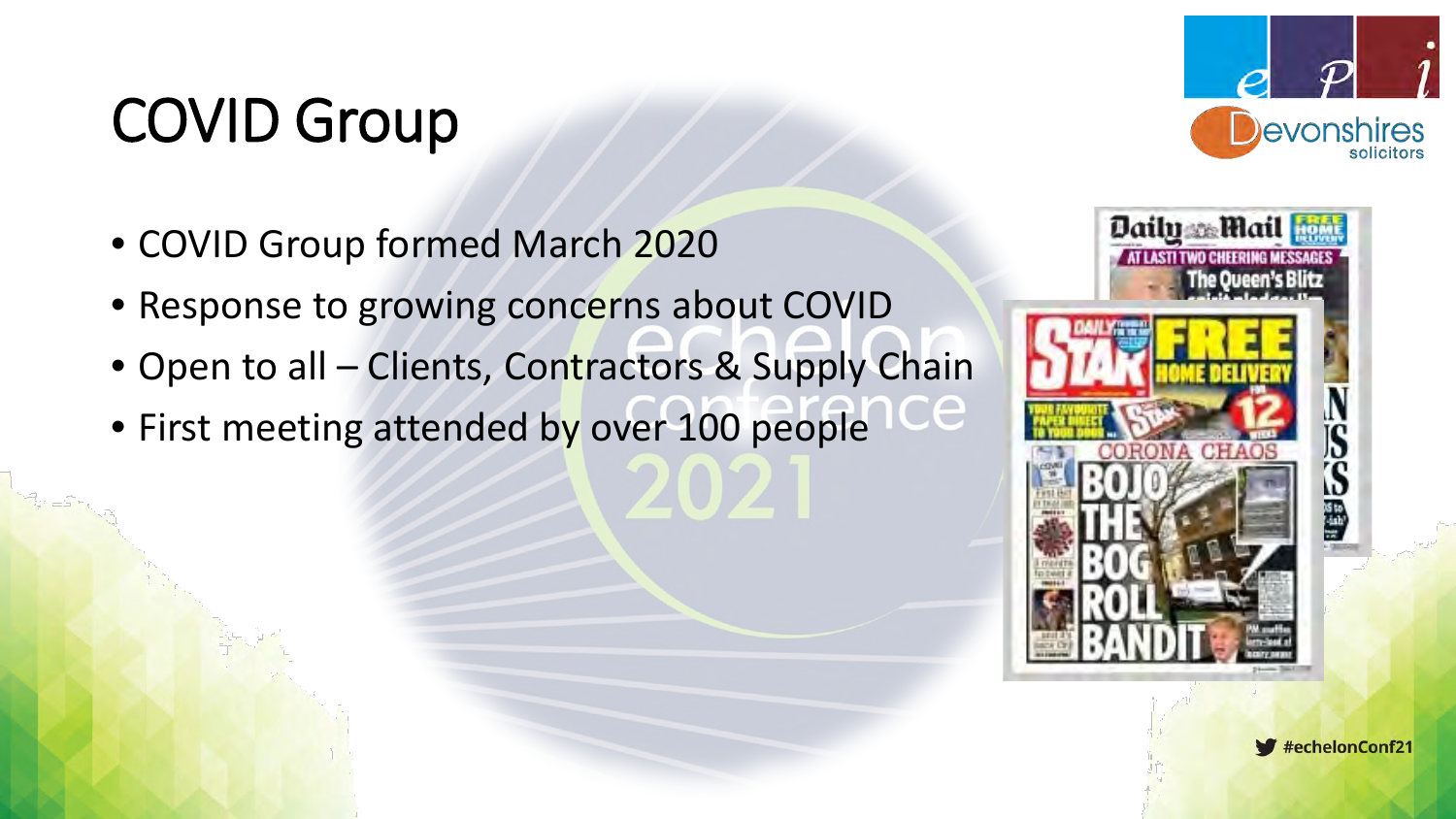# The First Meeting

- PPE availability
- Re-allocation of resources (away from internal works)
- "Key Worker" clarification
- Access to properties where people self-isolating
- Managing statutory compliance
- Materials availability
- Client executive team decision making
- Business continuity planning



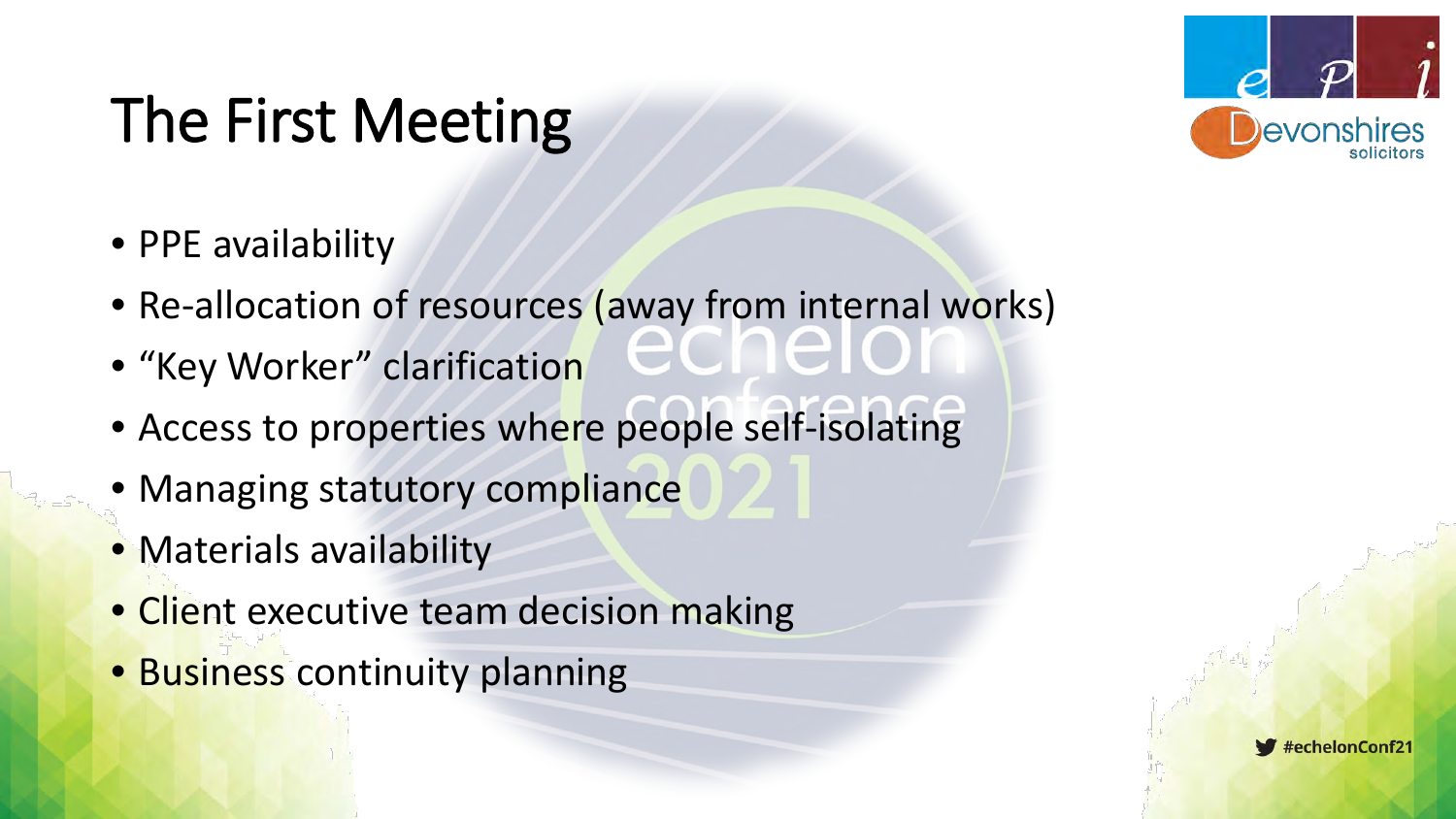#### And then……



- Just 3 days after our first meeting
- 23rd March the world changed....

conferenc

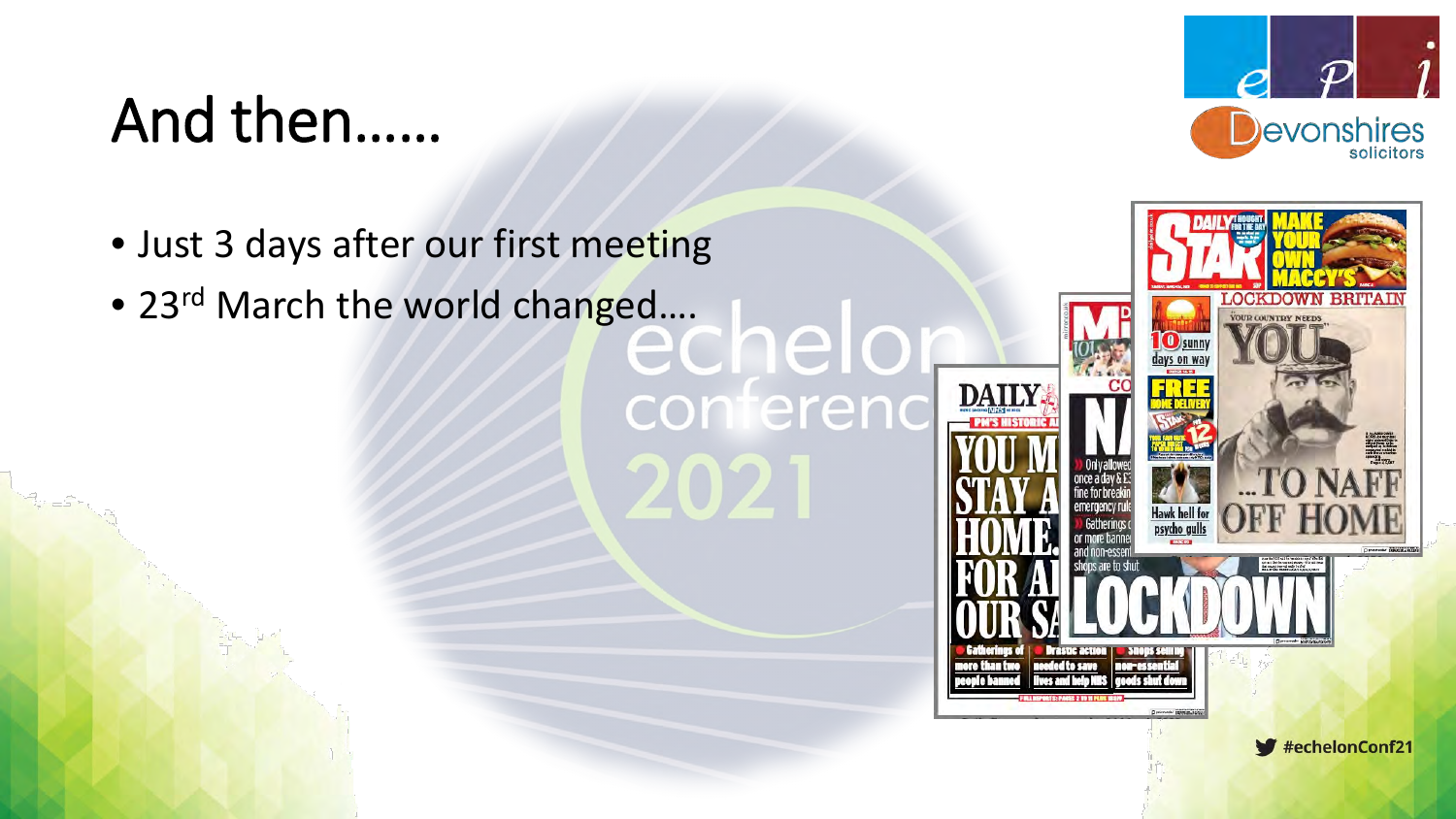# Development of Group



- Group initially met weekly
- Datasheets introduced in April 2020
- Regular updates from Devonshires (Legal)
- Amazing input from the team at Travis Perkins
- We laughed together
- We cried together
- But most of all we pulled together!

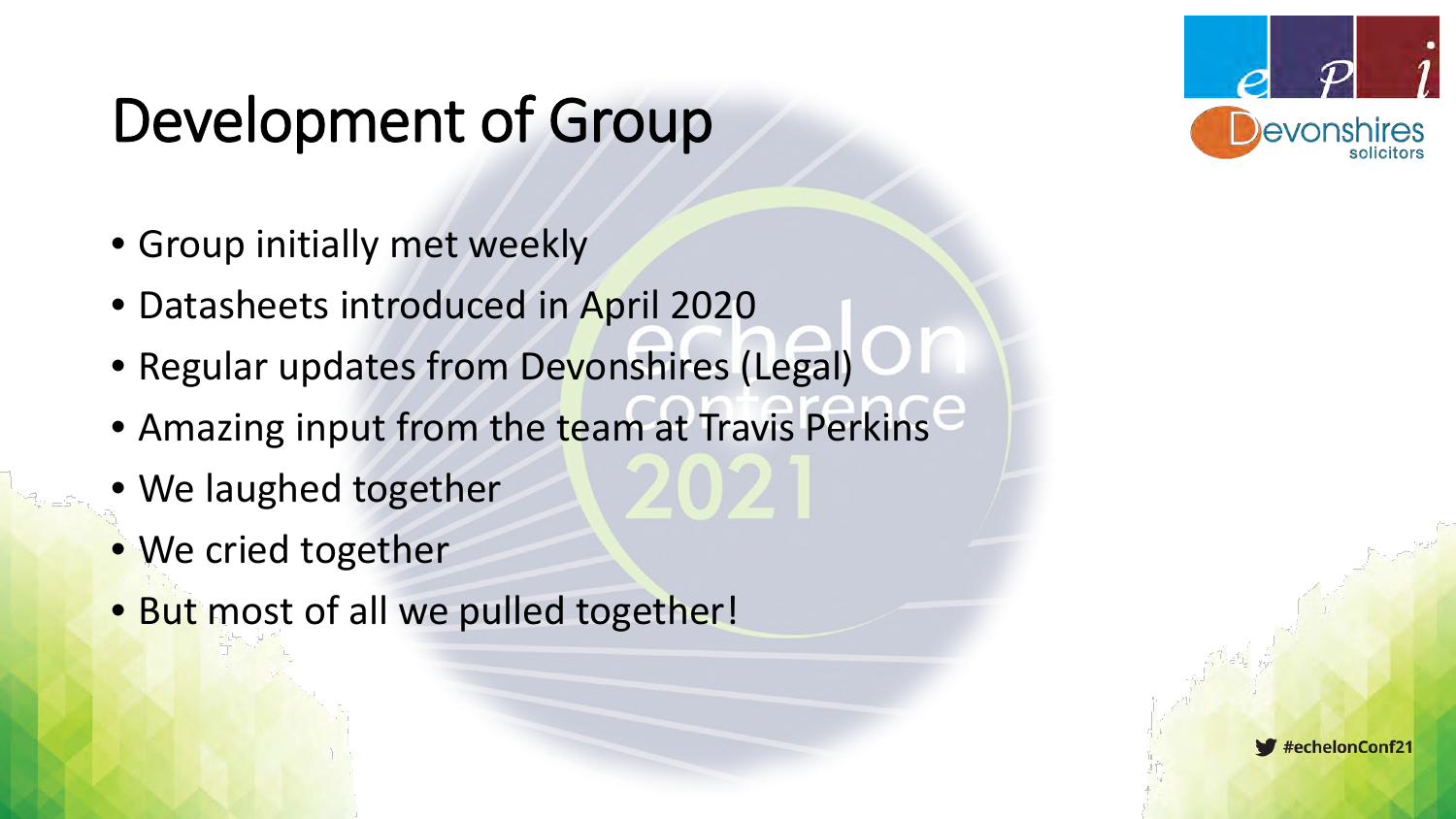#### COVID in Numbers…



- Call demand peaked in Mid February 2021
- Furlough numbers peaked at 62%!
- At one point we had 7% of the workforce off due to COVID
- The group have maintained LGSR compliance at above 99% the whole time
- Legacy issues are WIP, void costs, disrepair and tenant expectations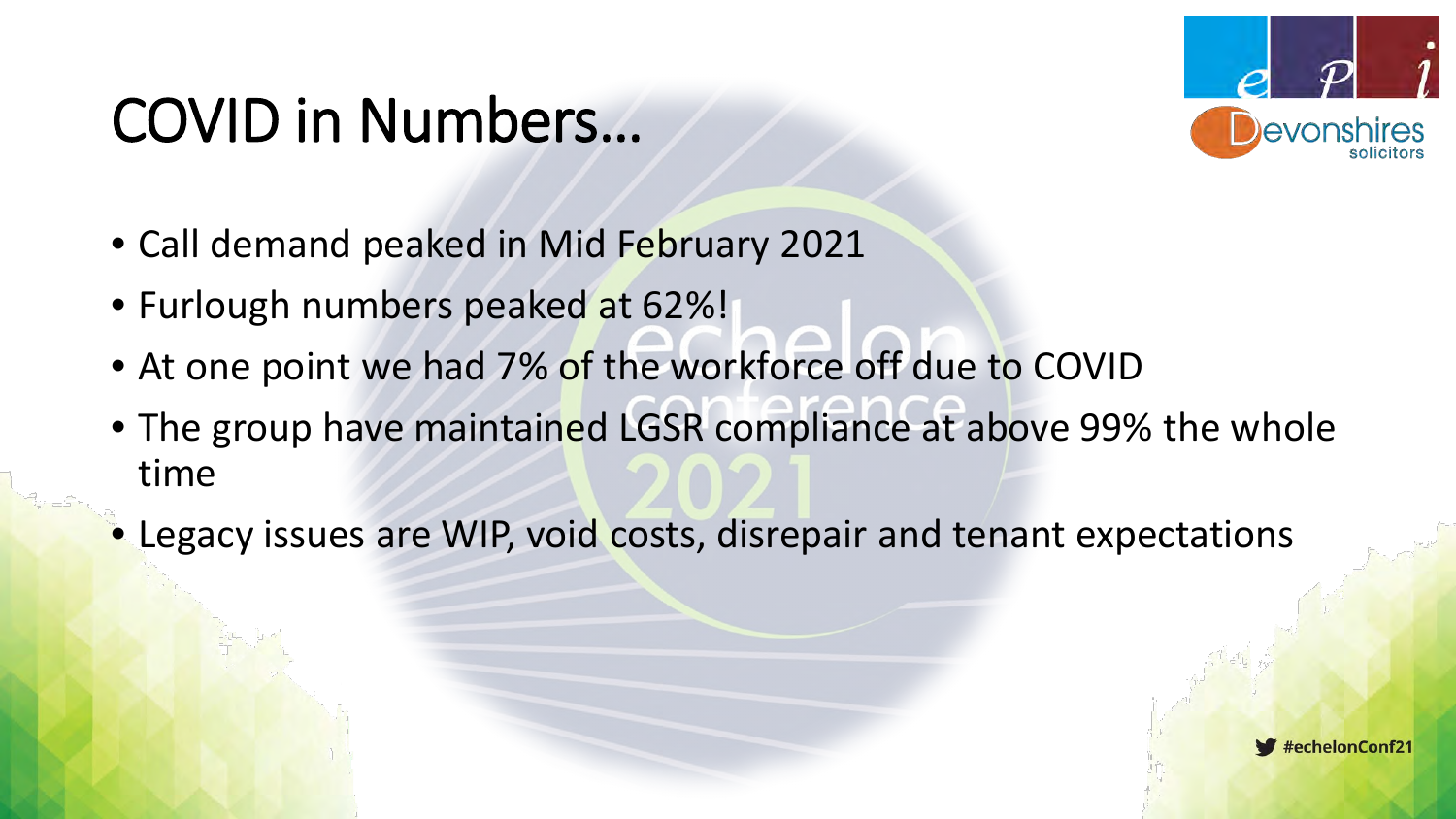#### More Numbers….



- Over 100 individual organisations are members (220+ people)
- 30 organisations providing data
- 15 consistent responders who have provided data week on week
- Over 1,200 Submitted Datasheets erence
- Over 24,000 Covid Datasheet Response Datapoints collected and analysed
- A total of over 75,000 Datapoints provided by Clients and Contractors
- Special thanks for additional weekly data to:
	- Exeter (Mark Dale)
	- **SPS Doorguard (Shirley Duffus)**
	- Progress (Adele Livesey) for additional data provisions!

 $\blacktriangleright$ #echelonConf21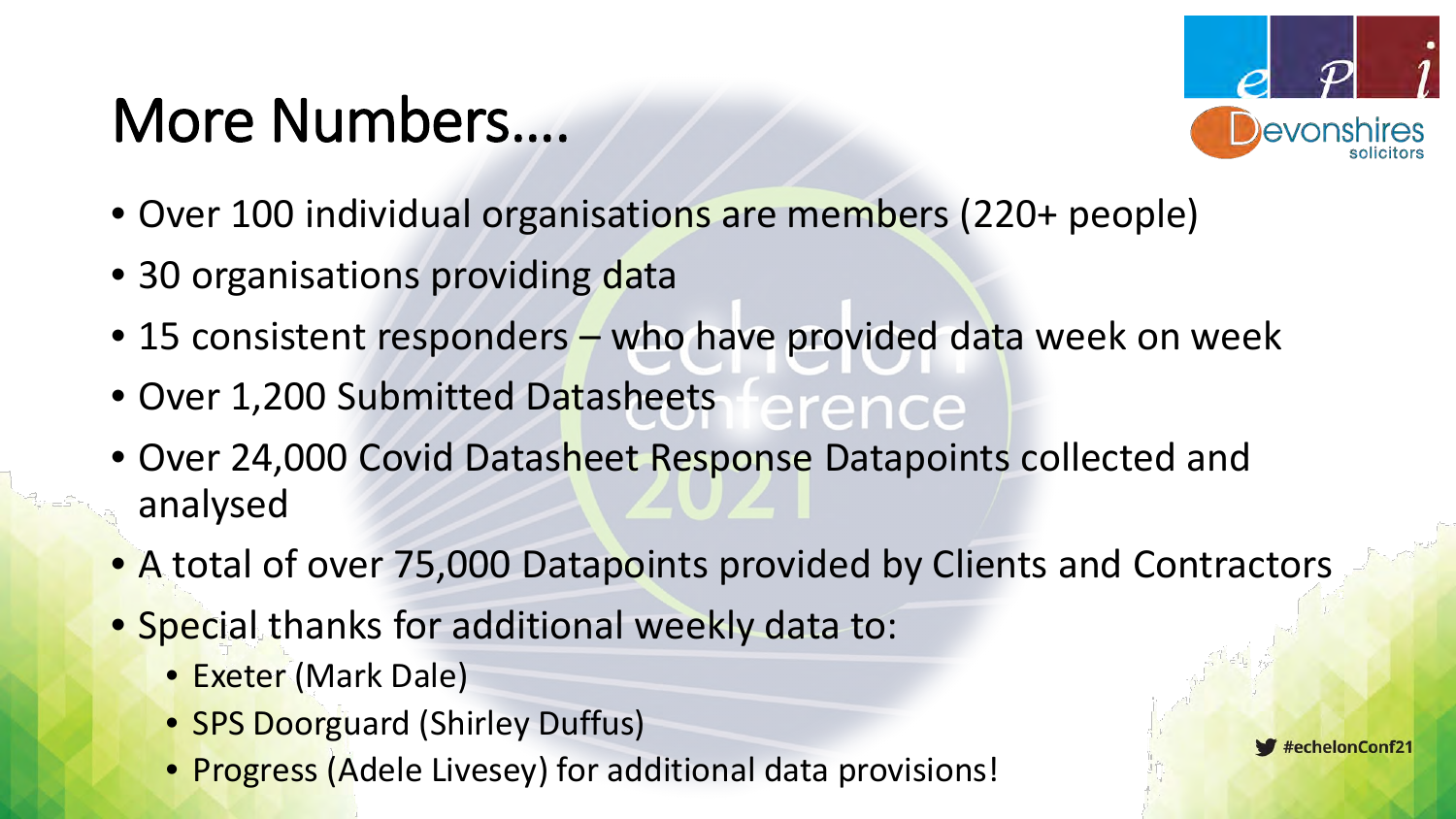

# In Time….

- 50 meetings
- 77 Covid Datasheet Weeks Collected<br>• 123 weeks of Exeter Call Data
- 123 weeks of Exeter Call Data
- 130 weeks' worth of Progress Repairs Data
- Around 150 Hours of Data Processing so far
- So what?

#echelonConf21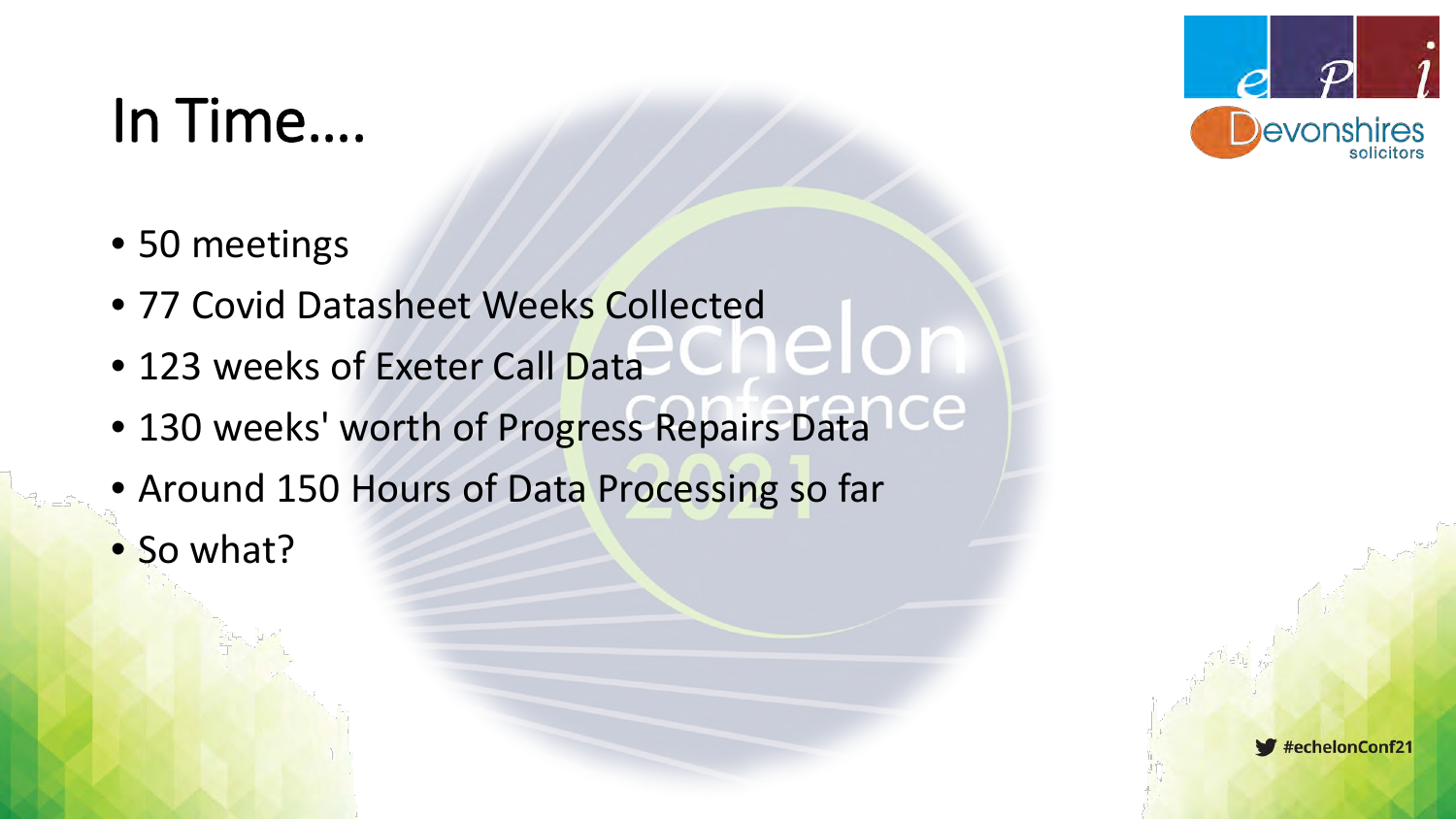# Repairs Calls



- 1,353 calls per week to 3,491 per week over the course of one year
- Standard call figures appear to have returned by late August

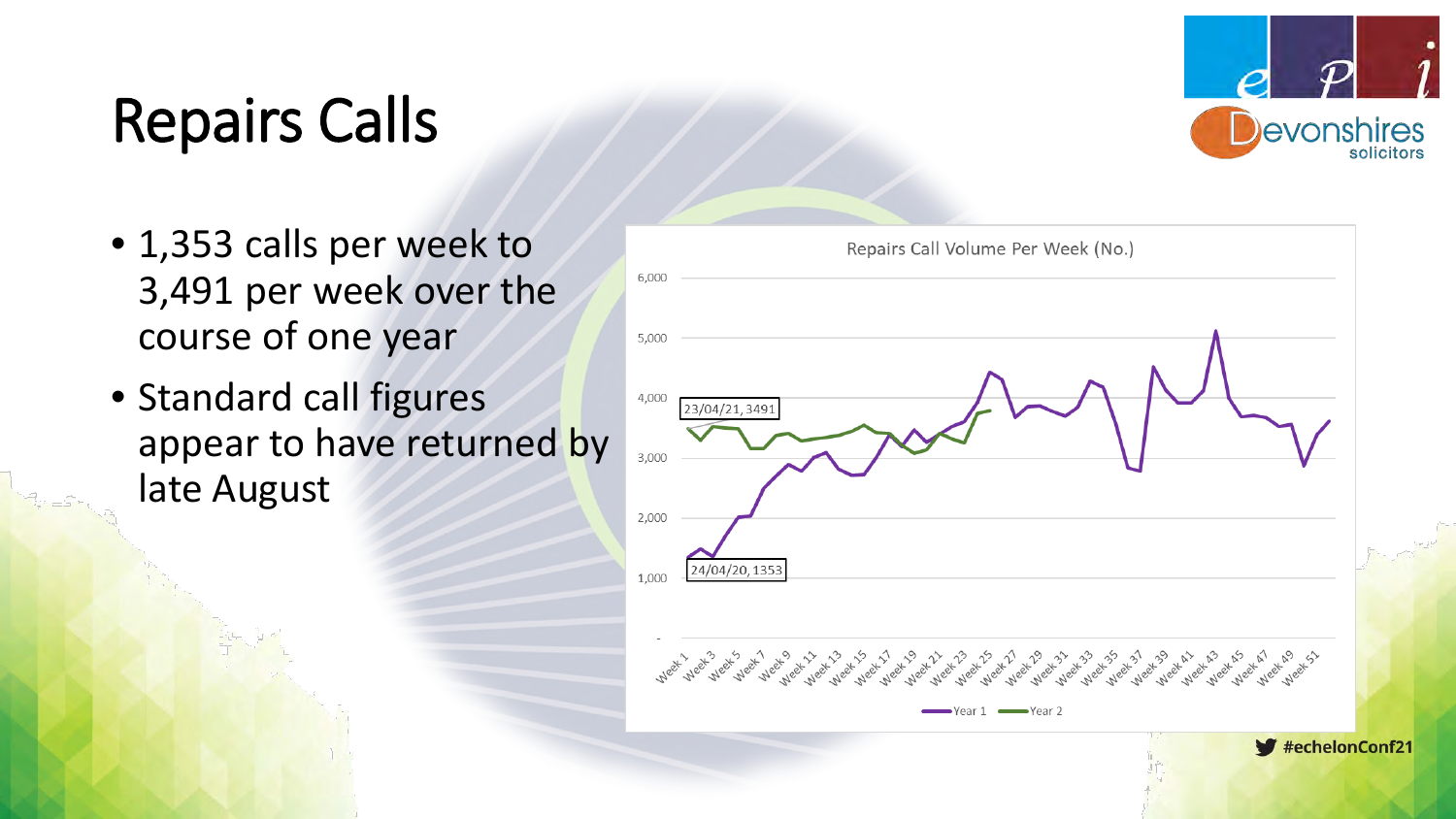#### Repairs Demand

- 1,697 repairs per week to 3,513 per week over the course of one year
- Shows that normal repair demand returned fairly early on in the measurement of the data



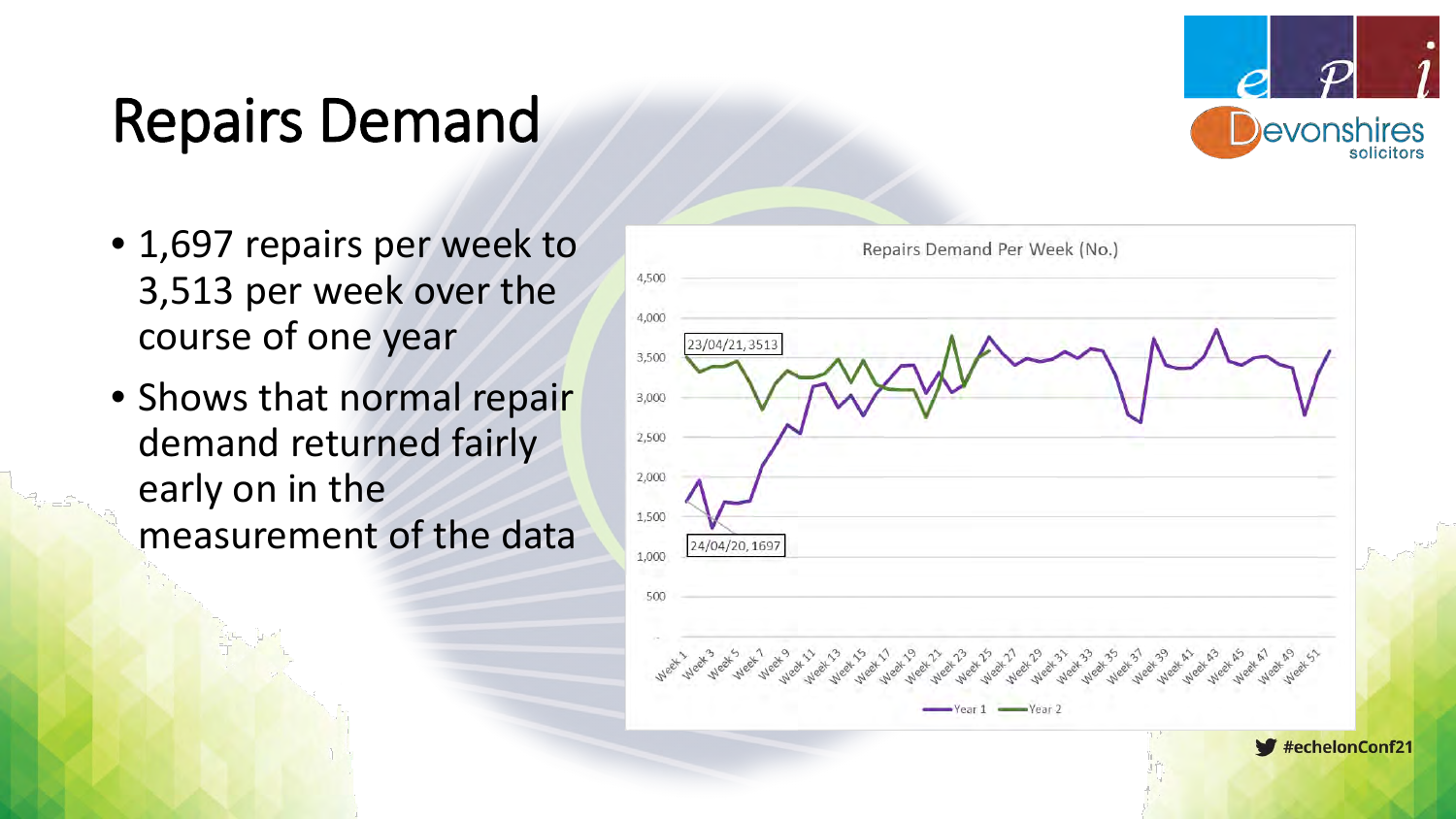

## WIP

- WIP increased to 7,796 from 3,489 over course of one year
- A small reduction was shown from mid-May 2020 to mid-July 2020 however growth has been steady since.

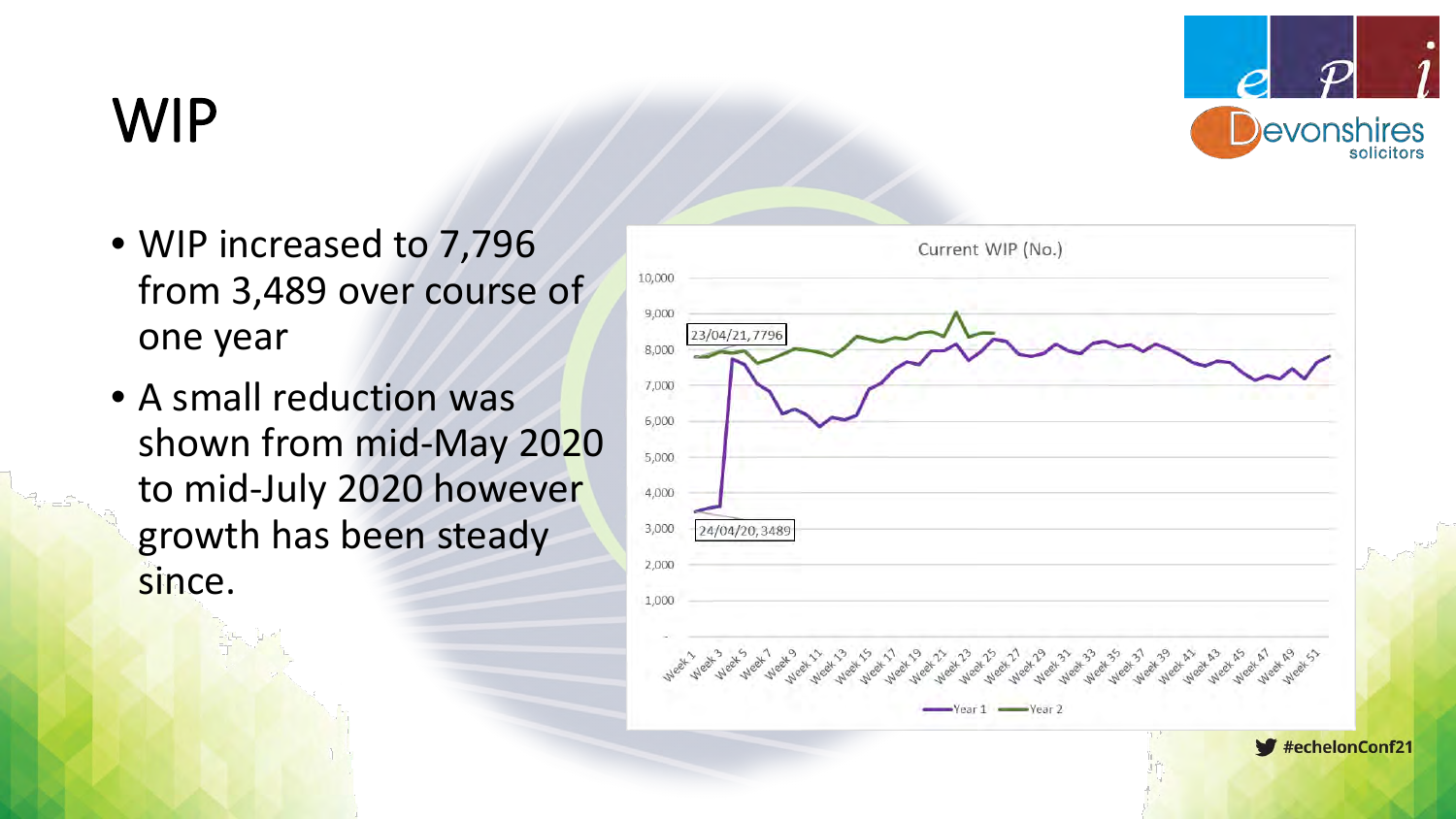## COVID Staffing



• Office Staff Furlough from 47% to 1% over Operatives Furlough % 24/04/20, 62% one year 60% 50% • Operative Furlough from 62% to 0% over 40% one yearAntarand Office Staff Furlough (%) 5.CFG 1/04/20.47%  $0.596$ 23/04/21.09  $40%$ 35% 30%  $208$ 15%  $10417$ #echelonConf21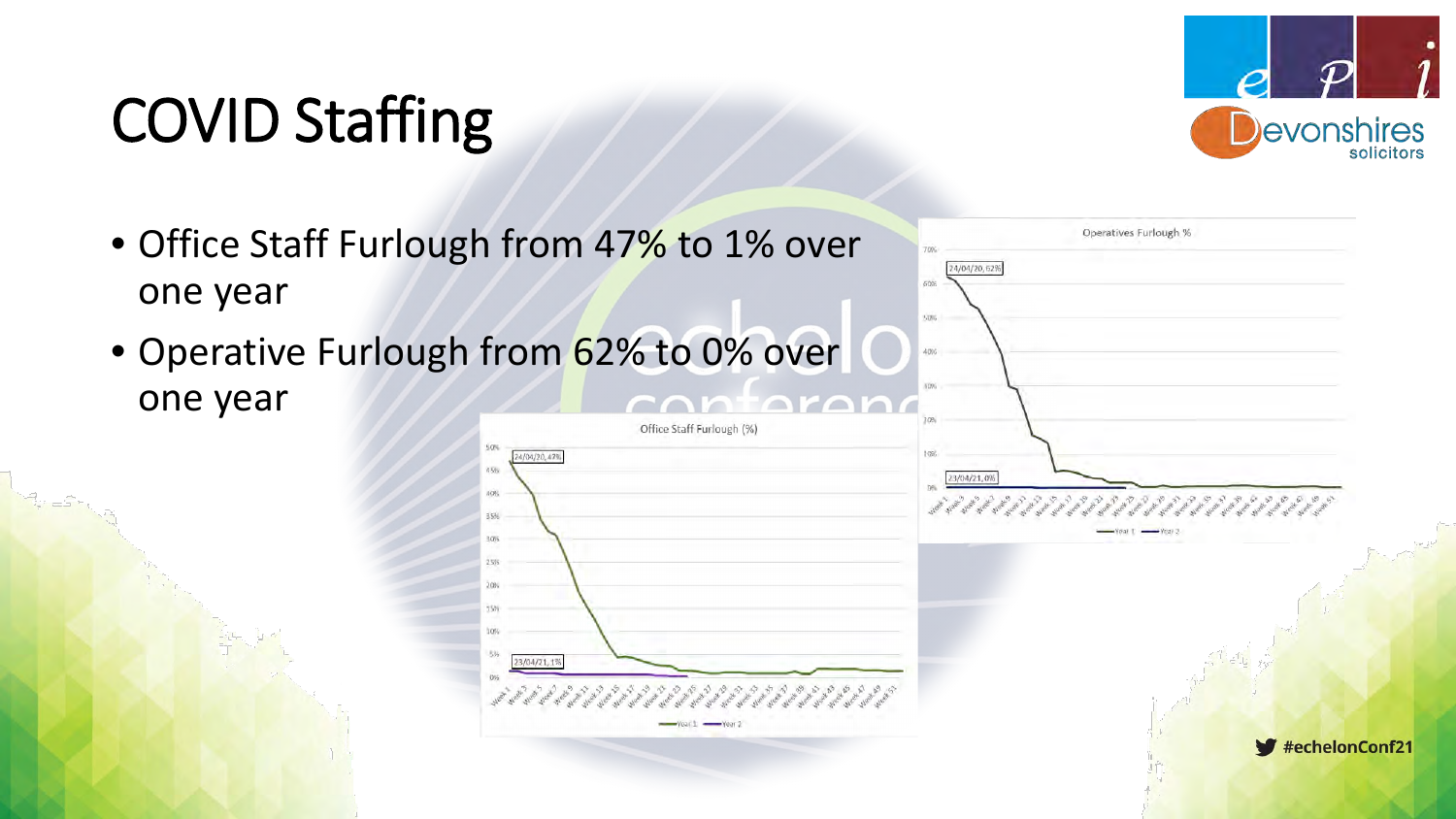

#echelonConf21

# "New Normal" Survey

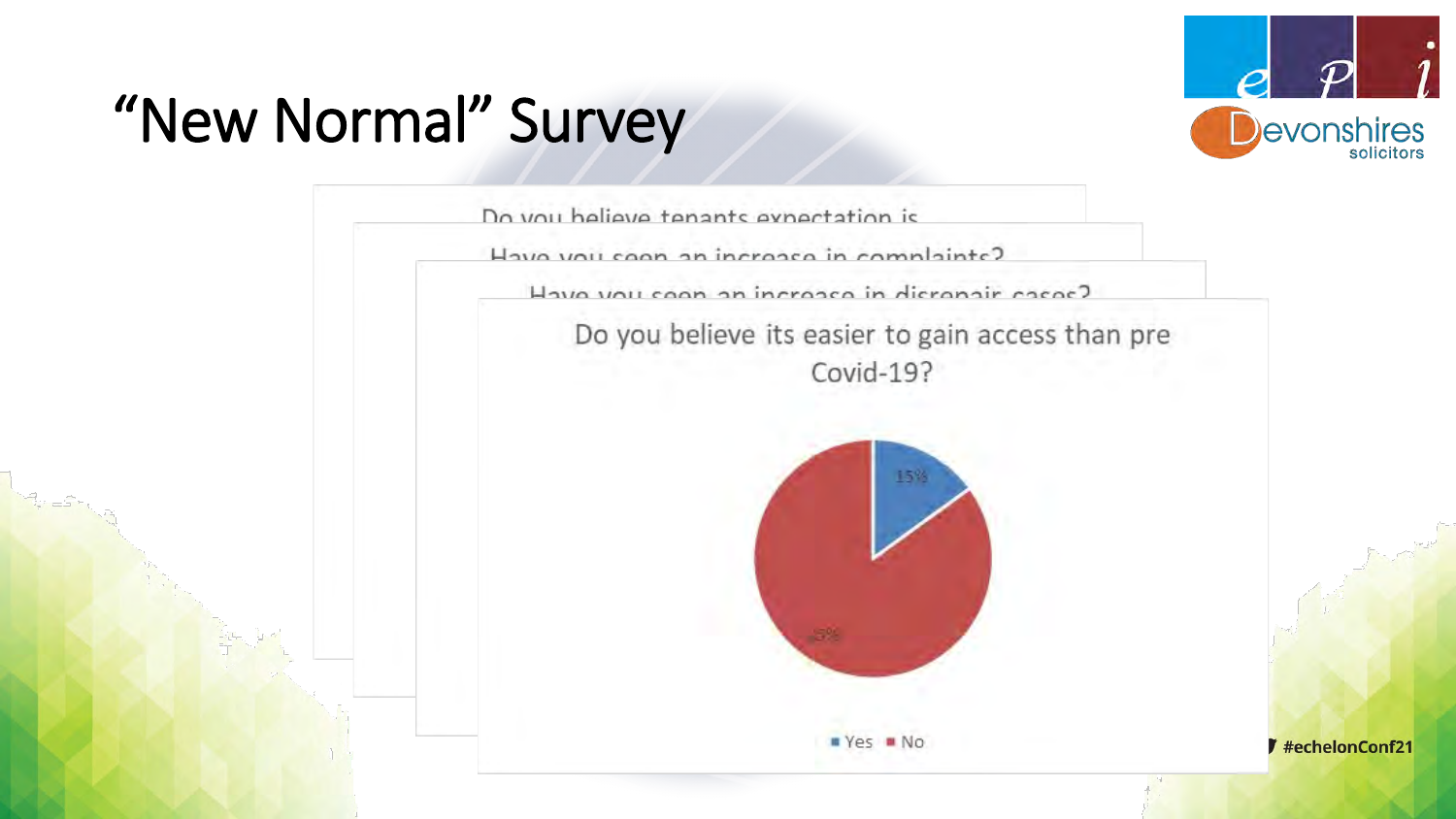# PIEASE BELLEVE ' '



# Legacy?

- True collaboration works
- Increased WIP
- Disparity in service across sector
- Less voids but significantly higher cost
- Increased disrepair case
- Perfect storm of materials/labour issues
- **Have we lost sight of the condition of our properties?**
- Can we deliver client facing services whilst sat at home?
- Is this the moment we move from reactive to proactive. repairs?
- Many more challenges to come…

#echelonConf21